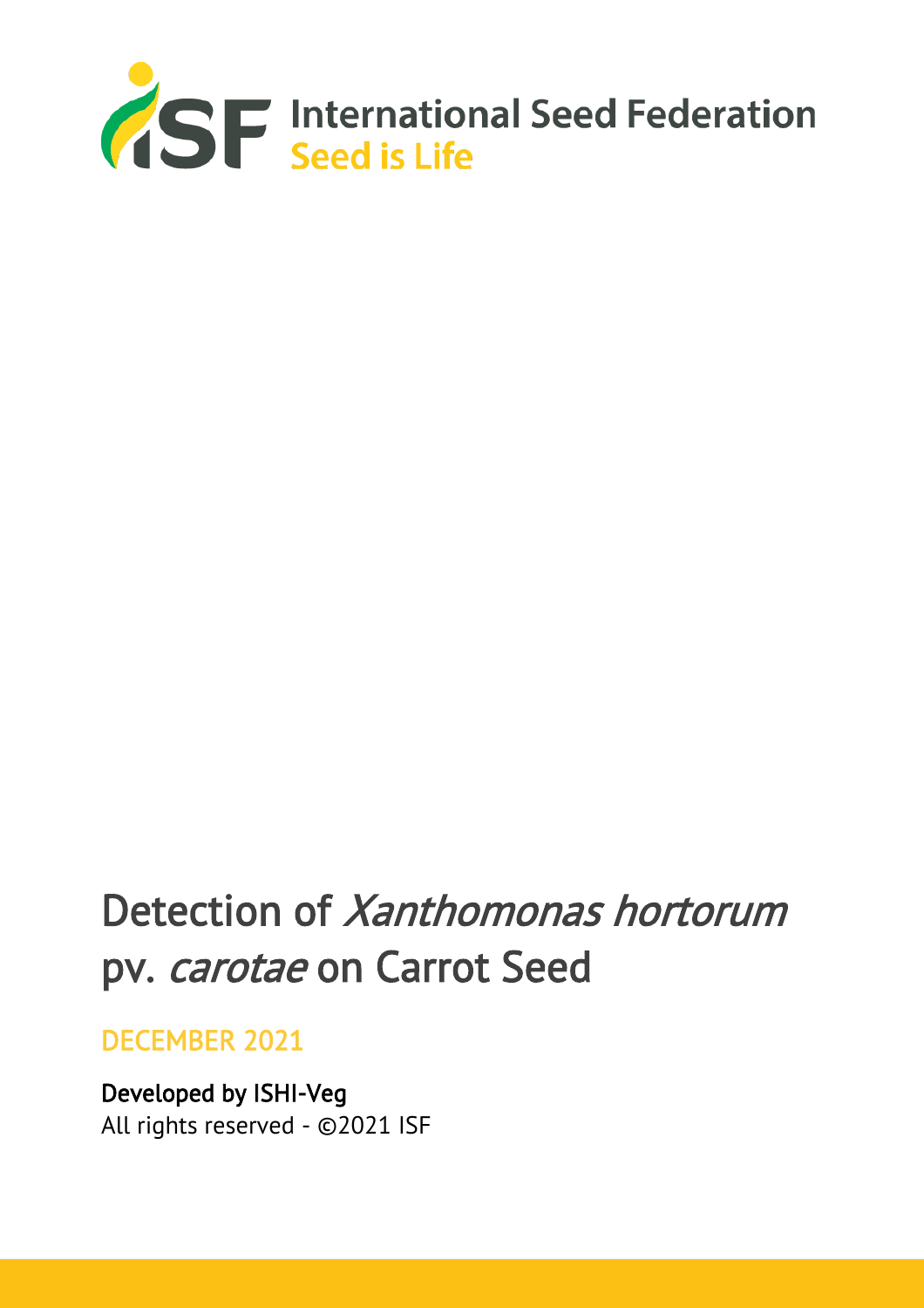

## Detection of Xanthomonas hortorum pv. carotae on Carrot Seed

| Crop:                    | Carrot (Daucus carota)           |  |
|--------------------------|----------------------------------|--|
| Pathogen(s):             | Xanthomonas hortorum pv. carotae |  |
| <b>Revision history:</b> | Version 2.1, December 2021       |  |

#### PRINCIPLE

Detection of viable *Xanthomonas hortorum* pv. *carotae* (Xhc) is assessed by dilution plating on two semi-selective media (MKM/MD5A or MKM/mTBM). Extraction of bacteria from the seed is enhanced by soaking.

After dilution plating, a qPCR is used for identification of the suspect bacterial colonies. As qPCR might detect both non-pathogenic and pathogenic bacteria, a positive qPCR should be followed with a pathogenicity assay to determine if the suspect isolate is pathogenic or not. The complete method process workflow is presented in Figure 1.



Figure 1. Method process workflow

#### METHOD VALIDATION

Version 1 of the method was adopted as an ISTA Rule (7-020) in January 2006 (see [https://seedhealth.org/seed-health-testing-methods/\)](https://seedhealth.org/seed-health-testing-methods/), and has been approved by the US National Seed Health System (NSHS) as a Standard A.

In version 2 a Xhc specific qPCR assay with an internal amplification control (validated by ISHI-Veg; Oosterhof 2017, 2019) replaces the gel-based PCR test from version 1.

The repeatability, reproducibility and diagnostic performance of the dilution plating assay in combination with the qPCR assay, were validated based on data generated during an interlaboratory comparative test performed in 2018 by ISHI-Veg (Lê Van et al. 2021).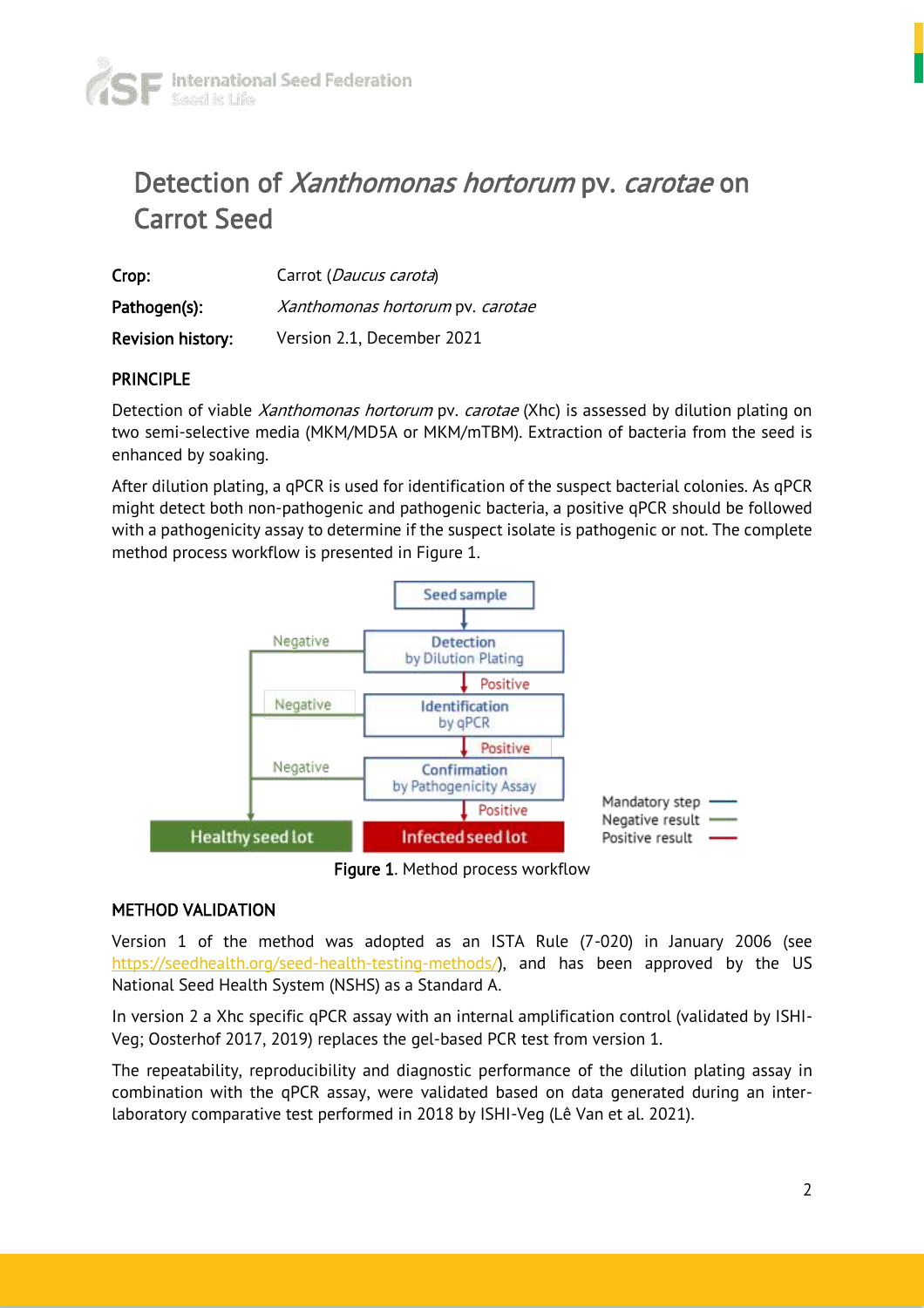

#### RESTRICTIONS ON USE

Technical details on the reagents / material used in the validation study (e.g. supplier information) are provided in the protocol and the validation report. If material and consumables from different suppliers are used, it is necessary to verify their performance. For PCR methods, in-house method optimization is often necessary by optimizing parameters as described in **Best** [Practices for PCR Assays in Seed Health Tests.](https://www.worldseed.org/wp-content/uploads/2019/12/Best-Practices_PCR_Dec_2019.pdf)

This test method is suitable for untreated seed.

This test method is suitable for seed that has been treated using physical (hot water) or chemical (chlorine) processes with the aim of disinfestation and disinfection, provided that any residue, if present, does not influence the assay. It is the responsibility of the user to check for such antagonism and/or inhibition by analysis, sample spiking, or experimental comparisons.

This test method has not been validated for seed treated with protective chemicals or biological substances. If a user chooses to test treated seed using this method, it is the responsibility of the user to determine empirically (through analysis, sample spiking, or experimental comparisons) whether the protective chemicals or biological substances have an effect on the method results.

#### METHOD EXECUTION

To ensure process standardization and valid results, it is strongly recommended to follow the best practices described by ISHI-Veg for Dilution Plating Assays, PCR Assays and Biological Assays in Seed Health Tests (see https://www.worldseed.org/our-work/phytosanitary-matters/seedhealth/ishi-veg-method-development/).

#### SAMPLE AND SUBSAMPLE SIZE

The minimum recommended sample size is 10,000 seeds with a maximum subsample size of 10,000 seeds.

## Version **Date Changes (minor editorial changes not indicated)** 1.0 | 2002 | First version of the protocol. 2005 Published as ISTA Rule (7-020). 1.0 November 2009 Protocol replaced by reference to ISTA Rule (7-020). 1.0 | March 2011 | Section *Restrictions on Use* modified. 1.0 | August 2011 | Section Restrictions on Use modified. 1.0.1 July 2017 Section *Validation* updated to include NSHS approval as standard A. Section Method Execution added. 2.0 November 2019  $\parallel$  Gel-based PCR assay replaced by qPCR assay, this change has not been implemented in ISTA Rule (7-020). Protocol updated to new ISF template. 2.1 **December 2021** | Reference to comparative test report (Lê Van et al. 2021) added. Protocol presented in accordance with ISHI-Veg's protocol guidelines.

#### REVISION HISTORY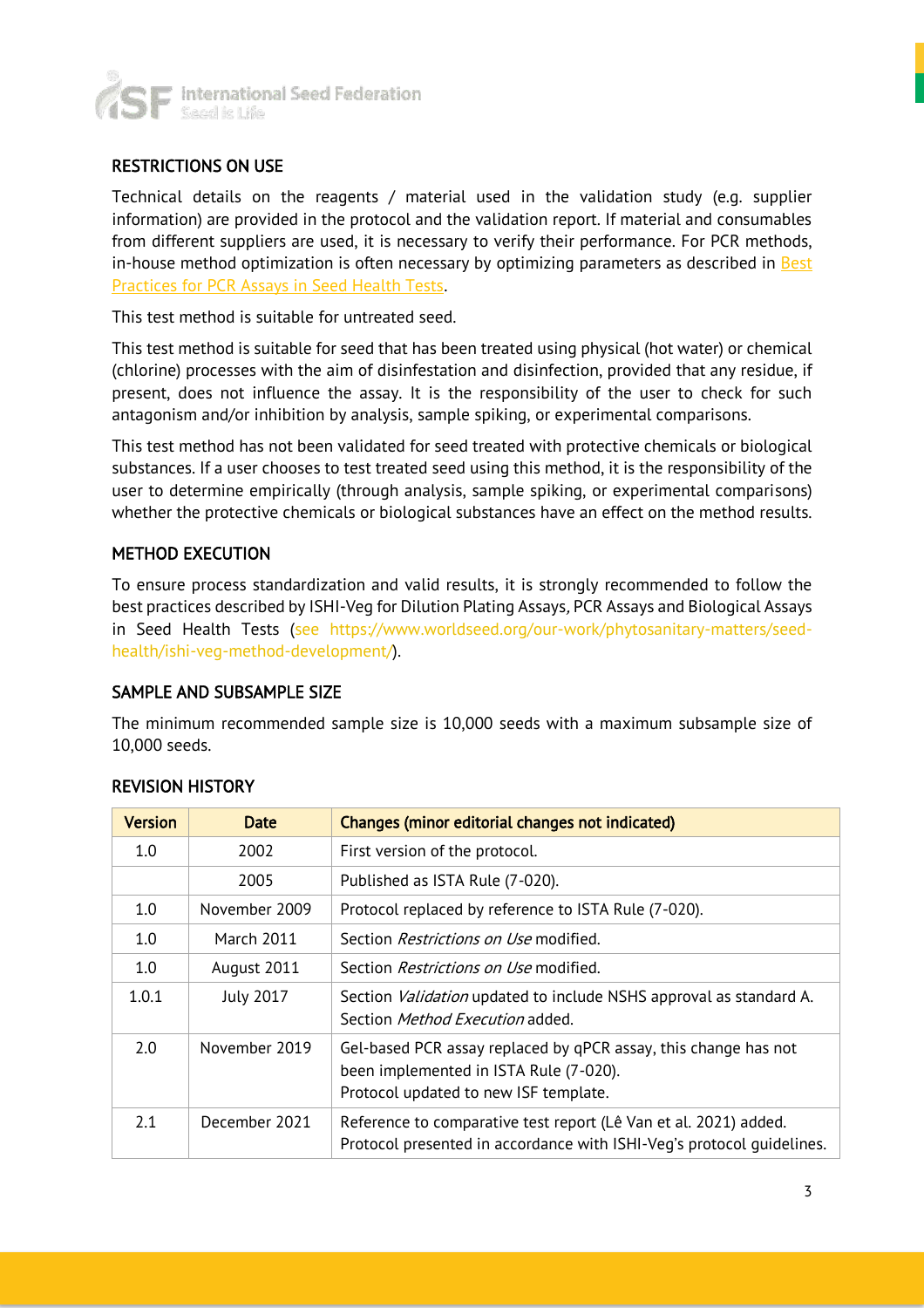

## Protocol for detecting Xanthomonas hortorum pv. carotae on Carrot Seed

An older version of this protocol is available at ISTA's website: ISTA 7-20: Detection of Xanthomonas hortorum pv. carotae in Daucus carota (carrot) seed [\(https://www.seedtest.org/en/seed-health-methods-\\_content---1--1452.html\)](https://www.seedtest.org/en/seed-health-methods-_content---1--1452.html).

## I. DETECTION BY DILUTION PLATING

#### **Material**

- − Conical flasks or equivalent
- − Orbital shaker
- − Plates of MKM/MD5A or MKM/mTBM and YDC media (recipes Table I.1 I.4)
- − Seed extraction buffer (Table I.5)
- − Bottles or tubes to prepare dilutions in
- − Incubator: operating at 28–30 °C
- − NaCl 0.85% solution
- − pH meter
- − Sterile spreader (e.g. Drigalski spatula or (glass) beads)
- − Controls (Table I.6)
- − Pipettes and tips

#### Table I.1 MKM semi-selective medium (pH 6.6) (modified KM-1 medium, Kim et al., 1982)

| Compound                                                            | Amount/L          |
|---------------------------------------------------------------------|-------------------|
| NH <sub>4</sub> Cl                                                  | 1.0 <sub>q</sub>  |
| $K_2HPO_4$                                                          | 1.2 <sub>q</sub>  |
| KH <sub>2</sub> PO <sub>4</sub>                                     | 1.2 <sub>q</sub>  |
| Lactose monohydrate                                                 | 10.0 <sub>q</sub> |
| D(+) Trehalose dihydrate                                            | 4.0 $q$           |
| Yeast extract                                                       | 0.5 <sub>q</sub>  |
| 2-Thiobarbituric acid                                               | 0.2 <sub>q</sub>  |
| Agar (e.g. BD Bacto™ Agar)                                          | 17.0 <sub>q</sub> |
| Tobramycin sulphate <sup>a</sup> (2 mg/mL in 70% (v/v) ethanol)     | 2 mg (1.0 mL)     |
| Cephalexin monohydrate <sup>a</sup> (20 mg/mL in 70% (v/v) ethanol) | 10 mg (0.5 mL)    |
| Bacitracin <sup>a</sup> (50 mg/mL in 70% (v/v) ethanol)             | 50 mg (1.0 mL)    |
| Nystatin <sup>a,b</sup> (10 mg/mL in 70% (v/v) ethanol)             | 35 mg (3.5 mL)    |

<sup>a</sup> add after autoclaving (15 psi for 15 min at 121 °C).

**b Use 100 mg/L cycloheximide, instead of Nystatin, when fungal growth on the selective media is not** completely inhibited by 35 mg/L Nystatin.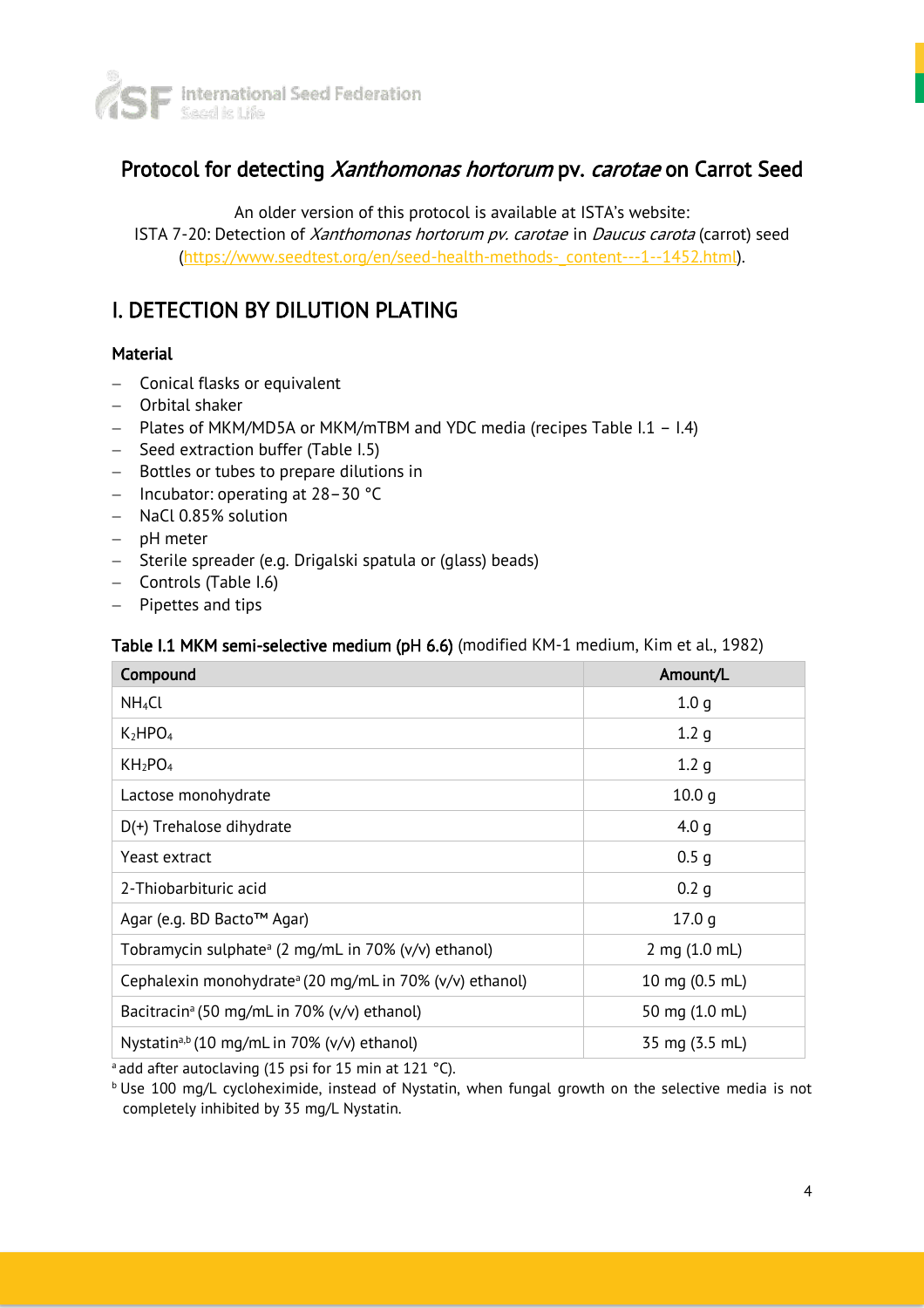

| Compound                                                            | Amount/L         |
|---------------------------------------------------------------------|------------------|
| $MqSO4 \cdot 7H2O$                                                  | 0.3 <sub>q</sub> |
| NaH <sub>2</sub> PO <sub>4</sub>                                    | 1.0 <sub>q</sub> |
| NH <sub>4</sub> Cl                                                  | 1.0 <sub>q</sub> |
| K <sub>2</sub> HPO <sub>4</sub>                                     | 3.0 <sub>q</sub> |
| Agar (e.g. BD Bacto™ Agar)                                          | 17.0q            |
| Cellobiose <sup>a</sup> (100 mg/mL in distilled/deionised water)    | 10.0 g (100 mL)  |
| L-glutamic acid <sup>a</sup> (5 mg/mL in distilled/deionized water) | 5 mg (1 mL)      |
| L-methionine <sup>a</sup> (1 mg/mL in distilled/deionized water)    | $1$ mg $(1$ mL)  |
| Cephalexin monohydrate <sup>a</sup> (20 mg/mL in 70% (v/v) ethanol) | 10 mg (0.5 mL)   |
| Bacitracin <sup>a</sup> (50 mg/mL in 70% (v/v) ethanol)             | 10 mg (0.2 mL)   |
| Nystatin <sup>a,b</sup> (10 mg/mL in 70% (v/v) ethanol)             | 35 mg (3.5 mL)   |

#### Table I.2. MD5A semi-selective medium (pH 6.4) (Cubeta & Kuan, 1986)

<sup>a</sup> add after autoclaving (15 psi for 15 min at 121 °C).

bUse 100 mg/L cycloheximide, instead of Nystatin, when fungal growth on the selective media is not completely inhibited by 35 mg/L Nystatin.

#### Table I.3. mTBM semi-selective medium (pH 7.4) (modified Tween™ Medium B, McGuire et al., 1986)

| Compound                                                            | Amount/L          |
|---------------------------------------------------------------------|-------------------|
| $H_3BO_3$                                                           | 0.3 g             |
| <b>KBr</b>                                                          | 10.0 <sub>q</sub> |
| Peptone                                                             | 10.0 <sub>q</sub> |
| Agar (e.g. BD Bacto™ Agar)                                          | 17.0 <sub>q</sub> |
| Skimmed milk solution <sup>a,c</sup> 10.0 g/100ml water             | $100$ ml          |
| Tween <sup>™</sup> 80                                               | $10.0$ ml         |
| Cephalexin monohydrate <sup>a</sup> (20 mg/mL in 70% (v/v) ethanol) | 65 mg (3.25 mL)   |
| 5-Fluorouracil <sup>a</sup> (10 mg/mL in 70% (v/v) ethanol)         | 12 mg (1.2 mL)    |
| Nystatin <sup>a,b</sup> (10 mg/mL in 70% (v/v) ethanol)             | 35 mg (3.5 mL)    |

<sup>a</sup> add after autoclaving (15 psi for 15 min at 121 °C).

bUse 100 mg/L cycloheximide, instead of Nystatin, when fungal growth on the selective media is not completely inhibited by 35 mg/L Nystatin.

<sup>c</sup>The quality of skimmed milk powder greatly affects the efficacy of mTBM. Milk sources that work well are BBL, Oxoid or Sigma. Autoclave Skimmed milk separately.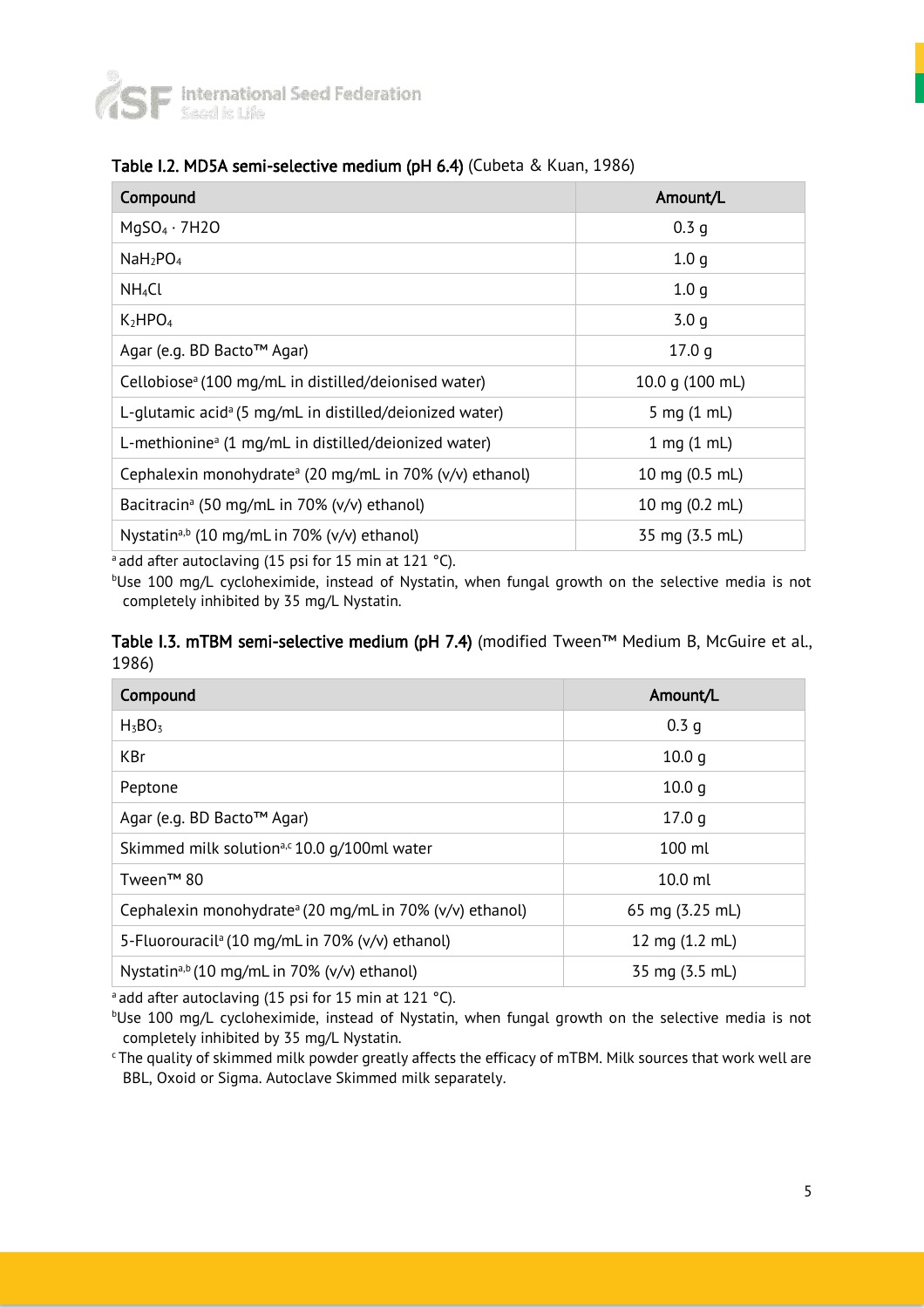

#### Table I.4. Yeast dextrose chalk (YDC) agar (Wilson et al. 1967)

| Compound                             | Amount/L          |
|--------------------------------------|-------------------|
| Agar (e.g. BD Bacto™ Agar)           | 15.0q             |
| Yeast extract                        | 10.0 <sub>q</sub> |
| $CaCO3$ (light powder)               | 20.0 <sub>q</sub> |
| D-Glucose (dextrose)                 | 20.0 <sub>q</sub> |
| Deionized water to a final volume of | 1000 ml           |

#### Preparation media Table I.1 to I.4.

- 1. Weigh all ingredients, except the antibiotics.
- 2. Dissolve them in a suitable container in distilled/deionised water.
- 3. Adjust pH to 6.6 for MKM, 6.4 for MD5A, and 7.4 for mTBM, if necessary.
- 4. Autoclave at 15 psi for 15 min at 121 °C.
- 5. Prepare antibiotics and sterilize as appropriate.

Note: Antibiotics stock solutions and other supplements prepared in distilled/de-ionized water must be sterilized using a 0.2 µm bacterial filter. Alternatively, add the antibiotic powder to the autoclaved distilled/de-ionized water. Solutions prepared in 70% ethanol need no sterilization.

- 6. Allow medium to cool to approx. 50 °C prior to adding antibiotics.
- 7. Mix the molten medium thoroughly but gently to avoid air bubbles and pour plates. For the YDC: swirl the bottle/flask repeatedly to ensure an even distribution of  $CaCO<sub>3</sub>$ .
- 8. Pour approximately 22 mL on to each 90 mm plate.
- 9. Leave plates to cool down and dry under sterile conditions.
- 10. Store inverted plates in polythene bags at 4 °C.

Note: Storage conditions and duration may affect antibiotic activity, which can influence the performance of the test.

#### Table I.5. Seed extraction buffer (0.85% NaCl with 0.02% Tween™)

| Compound                             | Amount/L          |
|--------------------------------------|-------------------|
| Sodium chloride (NaCl)               | 8.5 <sub>q</sub>  |
| Tween <sup>™</sup> 20 <sup>a</sup>   | $200 \mu L$       |
| Deionized water to a final volume of | $1000 \text{ ml}$ |

a Added after autoclaving

#### Table I.6. Types of controls used

| Control type                   | <b>Description</b>                           |
|--------------------------------|----------------------------------------------|
| Positive Control (PC)          | A known strain of Xhc                        |
| Negative Process Control (NPC) | Seed extraction buffer (NaCl with Tween™ 20) |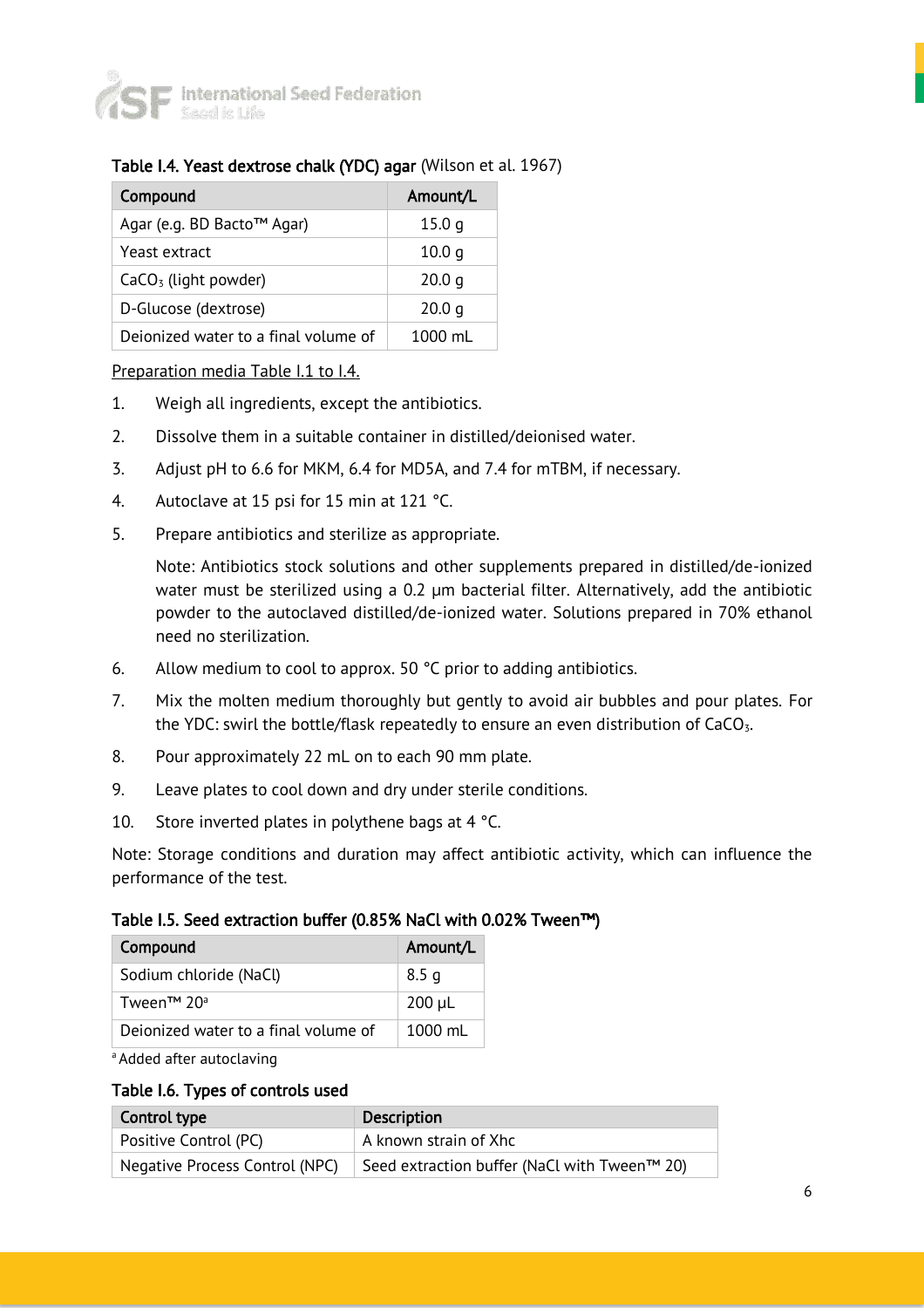

#### 1. Extraction

- 1.1. Suspend each subsample of seeds in pre-chilled  $(2-4 °C)$  sterile seed extraction buffer (Table I.5) in a conical flask or equivalent. The volume of seed extraction buffer should be adjusted according to the number of seeds used (use 10 mL of seed extraction buffer per 1,000 seeds).
- 1.2. Soak subsamples overnight (16–18 hours) at 4–7 °C.
- 1.3. Shake on an orbital shaker set at 200 rpm for 5 min at room temperature (20–25 °C).
- 1.4. Proceed with dilution plating.

#### 2. Dilution and plating

- 2.1. Prepare a ten-fold serial dilution series from the seed extract by e.g.:
	- i) Pipetting 0.5 mL of the extract into 4.5 mL of sterile NaCl to give a  $10<sup>1</sup>$  dilution
	- ii) Pipetting 0.5 mL of the  $10<sup>1</sup>$  dilution into 4.5 mL of sterile NaCl to give a  $10<sup>2</sup>$  dilution.
	- iii) Vortex well all dilutions.
- 2.2. Pipette 100 µL per plate of each dilution and undiluted seed extract onto plates of the MKM/MD5A or MKM/mTBM semi-selective media and spread over the surface.
- 2.3. Incubate plates at 28–30 °C.

#### 3. Positive control (culture or reference material)

- 3.1. Prepare a suspension of a known Xhc strain in sterile NaCl or reconstitute standardized reference material according to the supplier's instructions.
- 3.2. Dilute sufficiently to obtain dilutions containing approx.  $10^2$  to  $10^4$  CFU/mL.
- 3.3. Pipette 100 µL per plate of appropriate dilutions onto plates of both semi-selective media (MKM/MD5A or MKM/mTBM) and spread over the surface.
- 3.4. Incubate plates with the sample plates.

#### 4. Sterility check (Negative Process Control)

4.1. Prepare a dilution series from a sample of the seed extraction buffer (Table I.5) without seeds. Plate 100 µL of each dilution on the two semi-selective media, spread over the surface and incubate (as in 2.2. and 2.3.).

#### 5. Examination of the plates

- 5.1. Examine the sterility check (NPC) and positive control (PC) plates. There should be no growth on dilution plates being used as a sterility check. The number of bacteria on the dilution plates of the PC should be consistent with the dilution, i.e. it should decrease approx. ten-fold with each dilution.
- 5.2. Examine the sample plates for the presence of typical Xhc colonies by comparing them with the positive control plates. Dilution plates prepared from the positive control isolate or reference material, should give single colonies with typical morphology.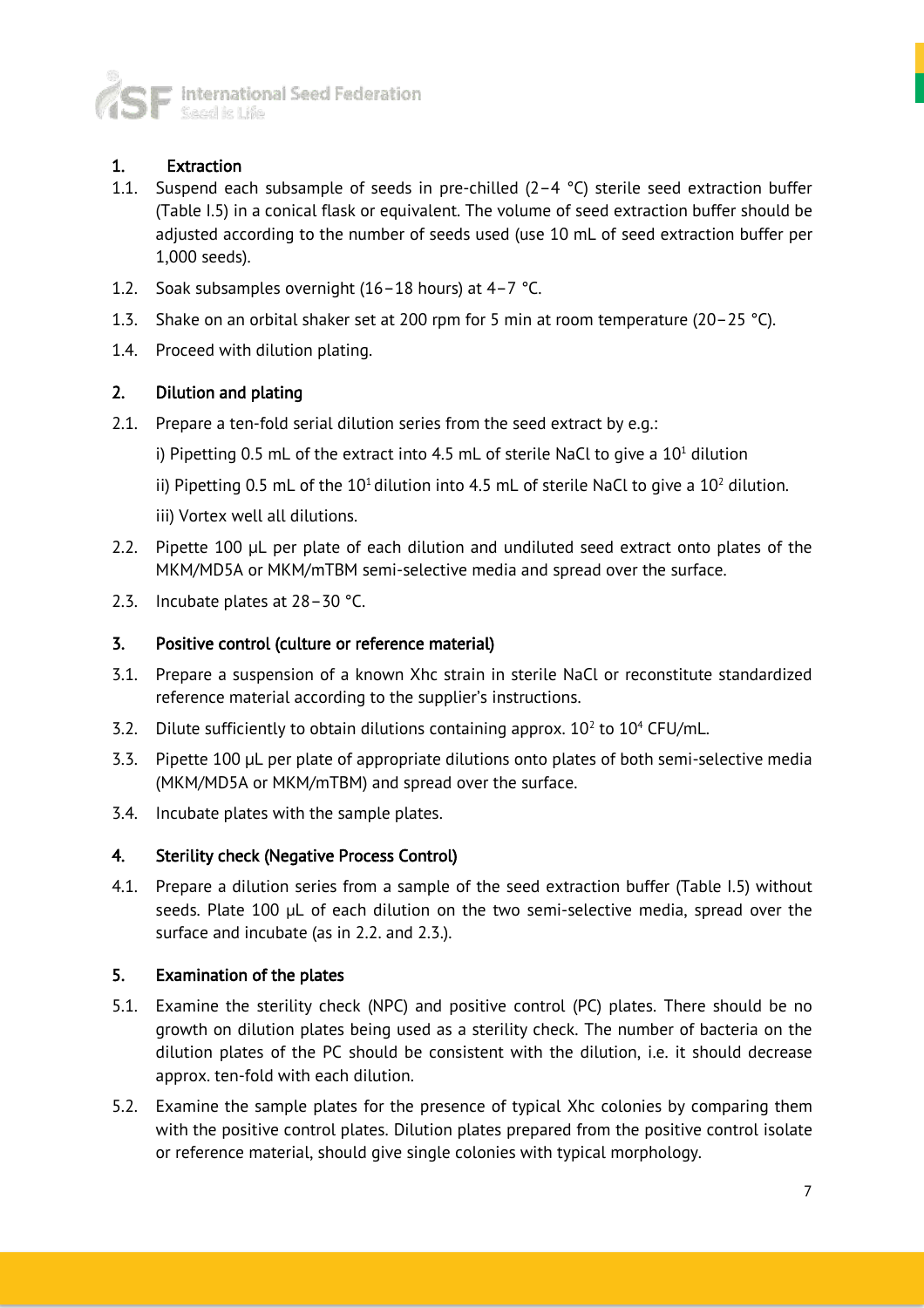

After 4-6 days Xhc colonies on MKM appear light yellow-cream, light brown to peach yellow, glistening, round and 2–4 mm in diameter (Figure I.1a).

After 7-8 days, Xhc colonies on MD5A appear straw yellow, glistening, round smooth, convex with entire margins, and 2–3 mm in diameter (Figure I.1b).

After 7-8 days, Xhc colonies on mTBM appear white or yellow or white-yellow, glistening, round, smooth, convex with entire margins, 1–2 mm in diameter and surrounded by a large clear zone of casein hydrolysis (Figure I.1c). However, casein hydrolysis on mTBM is not always present for all strains.

The colony size and color can differ within a sample.

- 5.3. Verify that the plates are readable according to the dilution plating best practices at the final reading date and record the presence of suspect colonies.
- Note: Test results are only valid when all included controls, presented in Table I.6, give the expected result.



Figure I.1. Plates of MKM (a), MD5A (b) and mTBM (c) after incubation of resp. 6, 7 and 7 days at 28 °C showing typical colonies of Xhc.

#### 6. Confirmation identification of suspect colonies

- 6.1. Subculture suspect colonies to sectored plates of YDC. To avoid the possibility for crosscontamination of isolates, use a new sectored plate for each subsample. The exact numbers of colonies sub-cultured will depend on the number and variability of suspect colonies on the plate: if present, at least six colonies (including each type) should be sub-cultured per subsample.
- 6.2. Subculture the positive control isolate on a sectored plate for comparison.
- 6.3. Incubate sectored plates for 24–72 hours at 28–30 °C.
- 6.4. Compare the morphology and growth to the positive control. On YDC, Xhc colonies are pale yellow and mucoid / fluidal (Figure I.2). The positive control isolate(s) or reference material should give colonies with typical morphology on YDC.
- 6.5. The identity of isolates must be confirmed by the qPCR. The pathogenicity of the isolates should be confirmed using known susceptible carrot seedlings in a pathogenicity assay.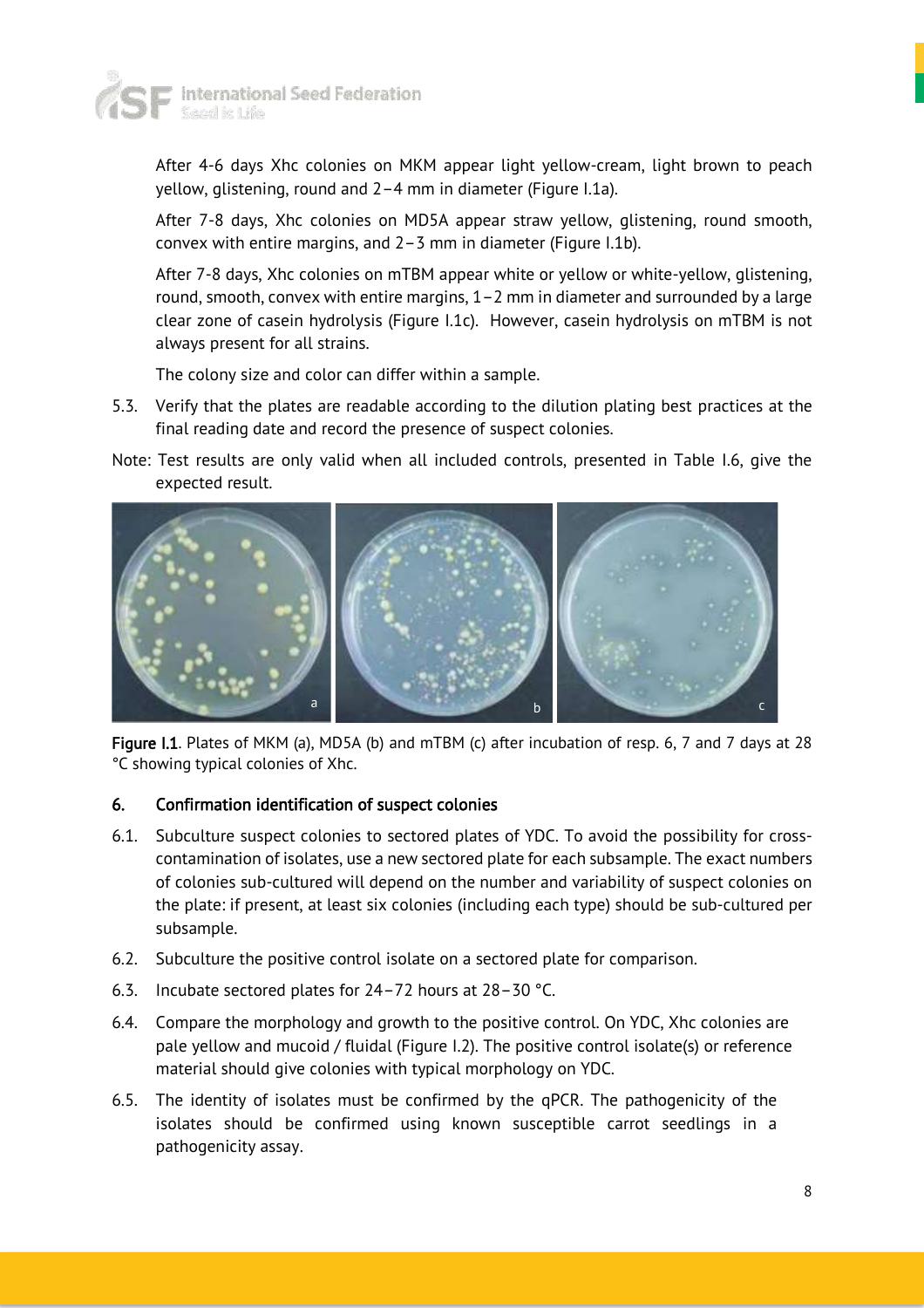

- Note: As non-pathogenic isolates may also be present in seed lots it is essential to subculture at least the minimum number of suspect colonies specified (six per subsample per type), and to test the identity and pathogenicity of all Xanthomonaslike sub-cultured isolates.
- 6.6. Record results for each sub-cultured colony.



Figure I.2. Typical yellow mucoid growth of isolates of Xhc on a sectored plate of YDC after 72 hours at 28 °C.

### II. IDENTIFICATION BY qPCR OF SUSPECT XHC COLONIES

For PCR methods, in-house method optimization is often necessary by changing certain parameters as described in **Best Practices for PCR Assays in Seed Health Tests** 

#### Material

- − Optical Density (OD) meter
- − Controls (Table II.1)
- − qPCR mix, primers (Table II.2) and equipment
- − NaCl 0.85% solution
- − Lab disposables

#### Table II.1. Types of controls used

| Control type                         | Description.                                     |  |
|--------------------------------------|--------------------------------------------------|--|
| Positive Process Control (PPC)       | Freshly prepared suspension of Xhc               |  |
| Negative Process Control (NPC)       | Freshly prepared suspension of non-target colony |  |
| Internal Amplification Control (IAC) | Universal bacterial primers (Wu et al. 2008)     |  |
| Non Template Control (NTC)           | Nucleic acid-free water                          |  |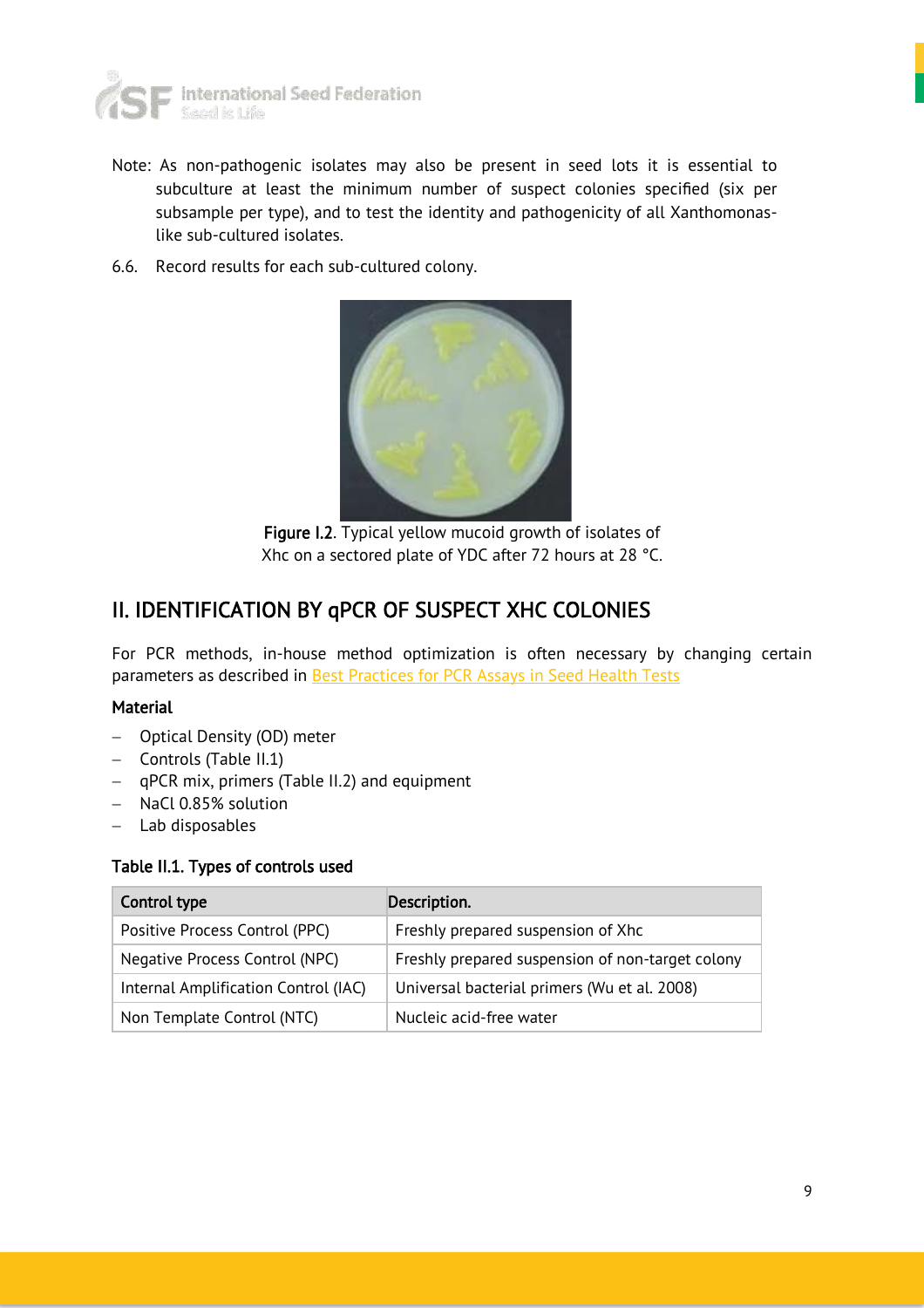

| <b>Name</b>           | Sequence                                                 | Source                 |
|-----------------------|----------------------------------------------------------|------------------------|
| MVSXhc3F $(10 \mu M)$ | 5' - CCA AAG CAG TCG CAA ACT TGA - 3'                    |                        |
| MVSXhc3R $(10 \mu M)$ | 5' - AAT TGC GGA TTC CCA ACA AA - 3'                     | Barnhoorn<br>2014      |
| MVSXhc3P (10 µM)      | 5' - VIC - TGG CCC TAA GCT TCA A - NFQ-MGB - 3'          |                        |
| Xhc-q2F $(10 \mu M)$  | $5'$ – GCA TGA AGG CAA TAC AGC G – 3'                    |                        |
| Xhc-q2R (10 $\mu$ M)  | 5' – CGA TCC AGC TGA TGT TCT CCG AA – 3'                 | Temple et<br>al., 2013 |
| Xhc-q2P $(10 \mu M)$  | 5' - FAM - TCA AGC TCA GAC GAA ACC GGC GTC - BHQ1 - 3'   |                        |
| Wu-F $(10 \mu M)$     | $5'$ – CAA CGC GAA GAA CCT TAC C – $3'$                  |                        |
| Wu-R (10 µM)          | 5' - ACG TCA TCC CCA CCT TCC - 3'                        | Wu et al.,             |
| Wu-Pr1 (10 µM)        | 5' - TEXAS RED - ACG ACA ACC ATG CAC CAC CTG - BHQ2 - 3' | 2008                   |
| Wu-Pr2 (20 µM)        | 5' - TEXAS RED - ACG ACA GCC ATG CAG CAC CT - BHQ2 - 3'  |                        |

#### Table II.2. Primer and probe-sequences

#### 1. DNA isolation

The template DNA from single colonies for qPCR can be obtained by several means. The method presented here was used for the validation of this protocol.

- 1.1. Make a slightly turbid cell suspension (e.g. OD 600 nm approximately 0.05) in 1.0 mL sterile NaCl-solution from the suspected cultures on YDC medium and the positive controls (Table II.1). In addition, a non-suspect isolate should be used as a negative process control (NPC).
- 1.2. Incubate for 10 min at 100 °C.
- 1.3. Suspensions can be stored at –20 °C until identification.

#### 2. qPCR

- 2.1. Use the Xhc specific primers and probes from Barnhoorn 2014 (MVSXhc3 set) and from Temple et al. 2013 (Xhc-q2 set) (Table II.2).
- 2.2. Use the universal primers and probes from Wu et al. (2008) (Table II.2) to validate the PCR reaction.
- 2.3. Prepare the reaction mixture (Table II.3).
- 2.4. Perform the PCR reaction in a real-time PCR instrument according to the PCR conditions (Table II.4).

Note: If different PCR mixtures and amplification programs are used, it is necessary to verify their performances.

2.5. Determine the cut-off values. Cq values of positive controls should consistently be lower than 32. The cut-off Cq value of the internal amplification control (IAC) should be below 35, and the expected range is to be determined by the user based on experimental data.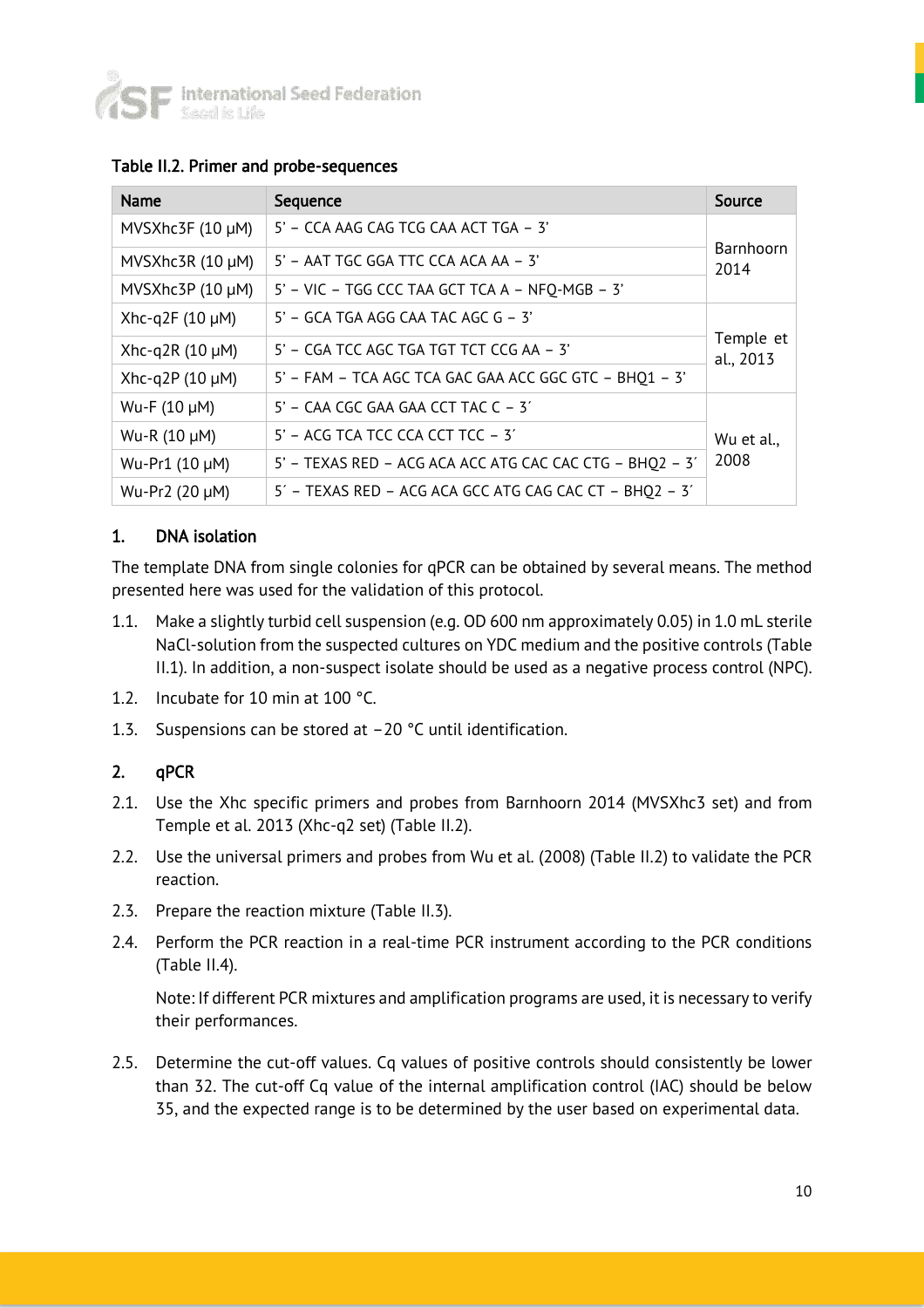

Notes: Cut-off values must be established by each laboratory for their positive and internal amplification controls (IAC) prior to the assay being used on routine samples. For recommendations on setting cut-off values, see: '[Real-time PCR pre-screening in seed](https://www.worldseed.org/wp-content/uploads/2018/03/Real-time_PCR_pre-screens_2018.pdf)  [health methods](https://www.worldseed.org/wp-content/uploads/2018/03/Real-time_PCR_pre-screens_2018.pdf)'.

In the case of universal bacterial primers, positive reactions may occur in non-template controls (NTC) due to the presence of residual DNA in Taq enzyme reagents. The IAC Cq values from reactions on suspect isolates should indicate at least be 3.3 Cq value lower than the IAC Cq values from the NTC reactions.

| Component                            | For 1 reaction (in $\mu$ L) | <b>Final concentration</b> |
|--------------------------------------|-----------------------------|----------------------------|
| MVSXhc3F $(10 \mu M)$                | 2.25                        | $0.9 \mu M$                |
| MVSXhc3R $(10 \mu M)$                | 2.25                        | $0.9 \mu M$                |
| MVSXhc3P $(10 \mu M)$                | 0.625                       | $0.25 \mu M$               |
| Xhc-q2F $(10 \mu M)$                 | 1.00                        | $0.4 \mu M$                |
| Xhc-q2R $(10 \mu M)$                 | 1.00                        | $0.4 \mu M$                |
| Xhc-q2P (10 $\mu$ M)                 | 0.50                        | $0.2 \mu M$                |
| Wu-F (10 µM)                         | 0.50                        | $0.2 \mu M$                |
| Wu-R (10 µM)                         | 0.50                        | $0.2 \mu M$                |
| Wu-Pr1 (10 µM)                       | 0.50                        | $0.2 \mu M$                |
| Wu-Pr2 (10 µM)                       | 0.50                        | $0.2 \mu M$                |
| ABI Gene Expression Master mix (2x)* | 12.50                       | 1x                         |
| PCR grade $H_2O$                     | 0.875                       |                            |
| Template DNA                         | 2.00                        |                            |
| Total                                | 25.00                       |                            |

Table II.3. Example qPCR mix: MVSXhc3 / Xhc-q2 / Wu triplex

Note: make sure the template DNA is at room temperature when added to the mix to prevent temperature linked chemical reactions prior to PCR.

Table II.4. qPCR conditions

| <b>Step</b> | <b>Temperature</b> |                   |
|-------------|--------------------|-------------------|
| hold        | 95 °C              | $10 \text{ min}$  |
| 40 cycles   | 95 °C              | 15 <sub>sec</sub> |
|             | 60 °C              | 30 <sub>sec</sub> |

#### 3. Interpretation and decisions

For interpretation and decision making, the results from both primer sets need to be considered, see Table II.5. Test results are only valid when all included controls presented in Table II.2 give the expected result.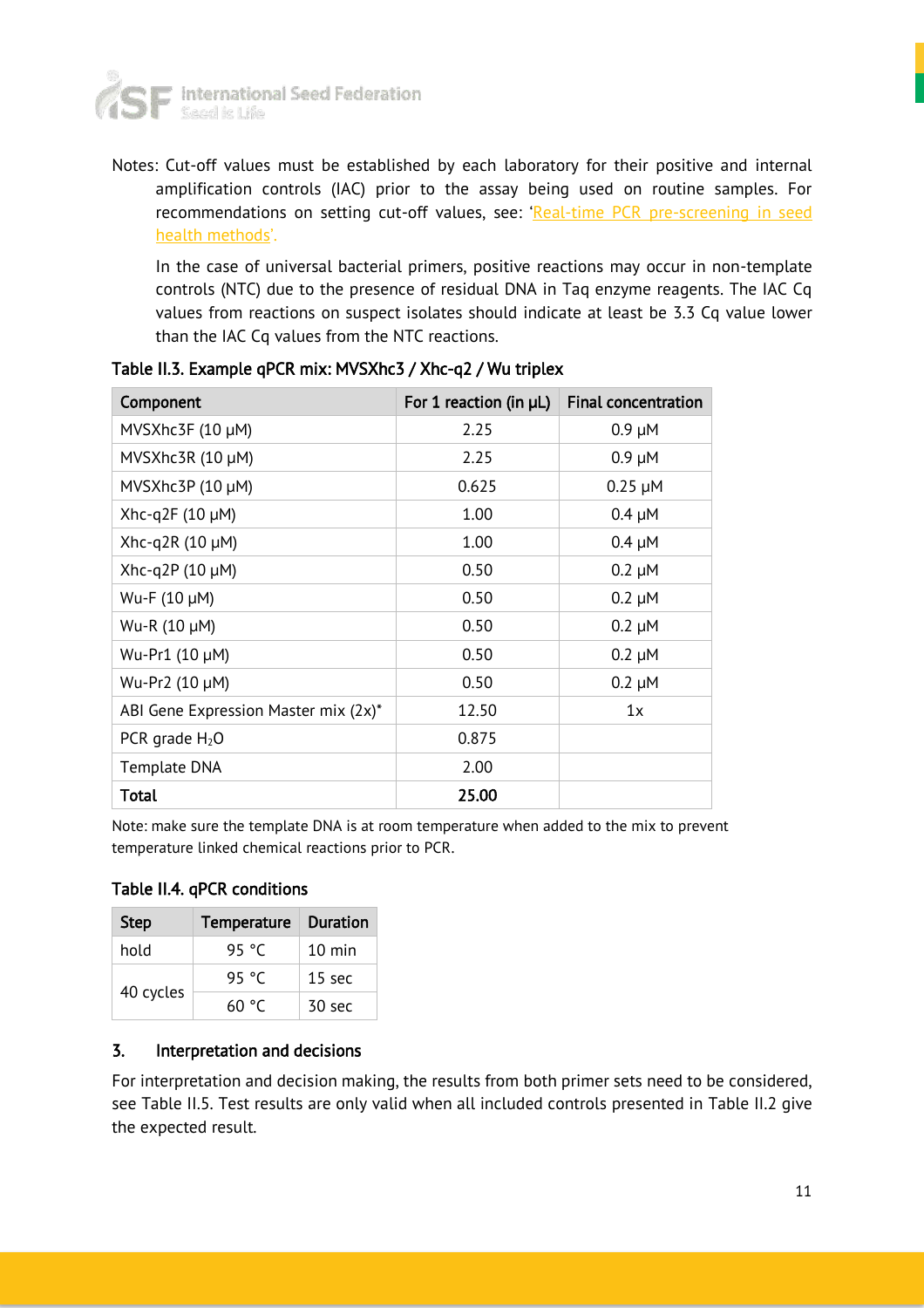

| MVSXhc3  | $X$ <sub>hc</sub> -q2 | Wua       | qPCR Result                       | Follow-up                                                             |
|----------|-----------------------|-----------|-----------------------------------|-----------------------------------------------------------------------|
| Positive | Positive              | NA.       | Target DNA for Xhc detected       | Pathogenicity test for<br>confirmation                                |
| Negative | Positive              | <b>NA</b> | Target DNA for Xhc detected       | Pathogenicity test for<br>confirmation                                |
| Positive | Negative              | <b>NA</b> | Target DNA for Xhc detected       | Pathogenicity test for<br>confirmation                                |
| Negative | Negative              | Positive  | No target DNA for Xhc<br>detected | Negative, no follow up                                                |
| Negative | Negative              | Negative  | Invalid                           | Repeat PCR or continue<br>with pathogenicity test for<br>confirmation |

Table II.5. Interpretation and decision table for the qPCR

<sup>a</sup>NA: Not applicable

## III. CONFIRMATION BY PATHOGENICITY ASSAY

#### Material

- − Carrot seedlings: susceptible to the pathogen (e.g. carrot 'Napoli')
- − Spraying device
- − Sterile tap water
- − Controls (Table III.1)

#### Table III.1. Types of controls used

| Control type                   | <b>Description</b>    |
|--------------------------------|-----------------------|
| Positive Process Control (PPC) | A known strain of Xhc |
| Negative Control (NC)          | sterile-tap water     |

#### 1. Pathogenicity assay

- 1.1. Grow seedlings of a carrot cultivar known to be susceptible to Xhc (e.g. carrot 'Napoli') in small pots or modules until at least 3–4 true leaf stage (approximately 3-4 weeks after sowing).
- 1.2. Prepare a suspension in sterile tap water from each suspect bacterial culture on YDC medium and dilute to a concentration containing approximately  $2 \times 10^6$  CFU/mL.

The same procedure should be used for the Positive Process Control (PPC) isolate.

1.3. Inoculate plants by spraying until runoff. Use one small pot with 3–4 plants per isolate.

A PPC isolate as well as a Negative Control (NC) should be included in every pathogenicity test (Table III.1).

It is important not to rub the leaves after spraying, since this will cause false positive results.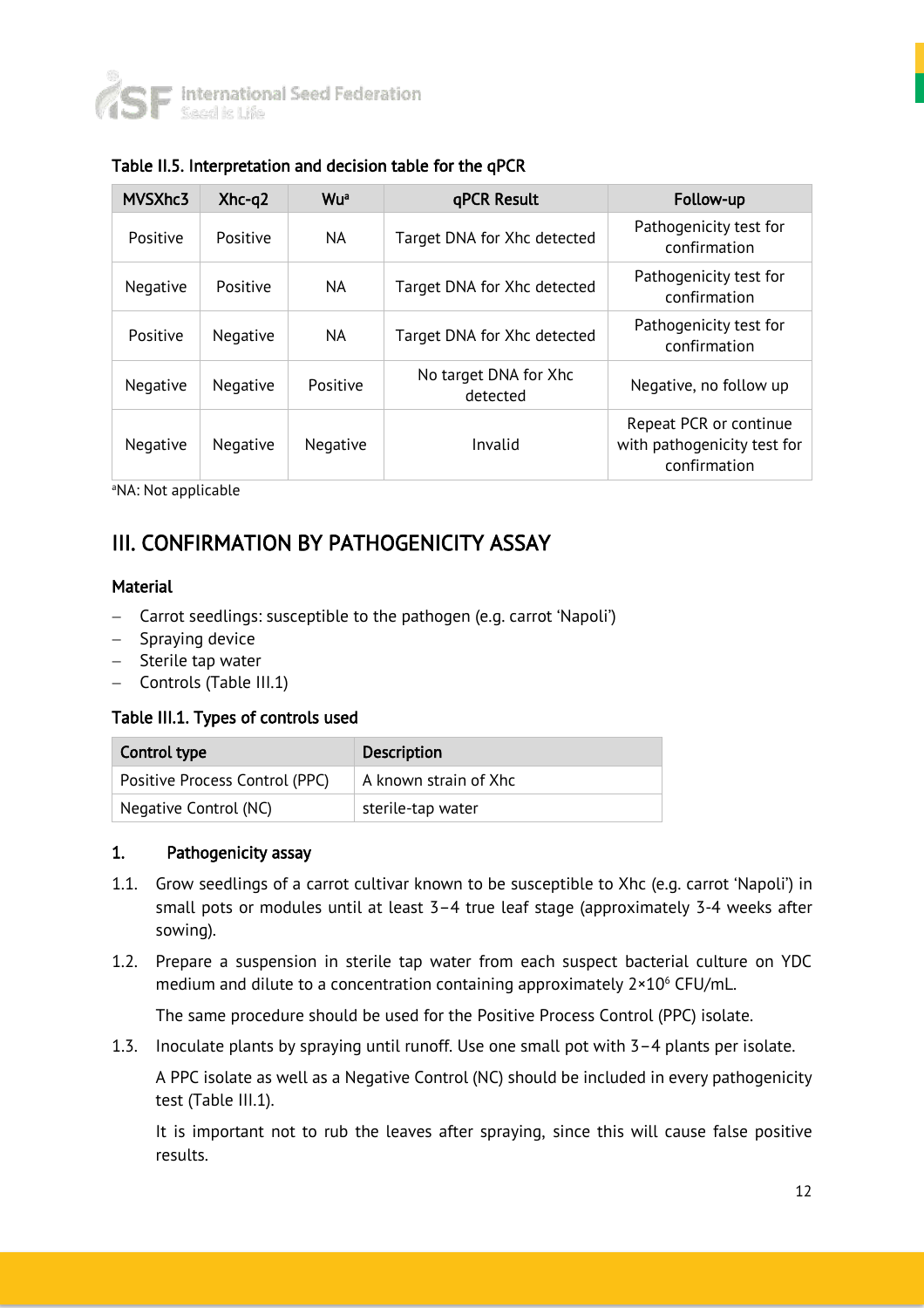

- 1.4. Grow inoculated plants at  $27-28$  °C enclosed in plastic bags/tents (to provide conditions near 100 % RH). After 48 hours, remove the bags during daytime and replace at night.
- 1.5. Record symptoms after 7–10 days incubation. Typical Xhc symptoms first appear as small irregular yellowish water-soaked areas with a tiny light brown spot in the center on inoculated leaves. Later, affected areas enlarge, become brown, and are often surrounded by a yellow halo (Figure III.1). Compare to the PPC and NC.
- Note: Test results are only valid when all included controls presented in Table III.1 give the expected result. The PPC isolate should give typical symptoms in the pathogenicity test, while the NC should not show any symptoms.



Figure III.1. Typical Xhc symptoms in a pathogenicity test indicated by small brown irregular areas surrounded by a yellow halo

#### **REFERENCES**

- Barnhoorn, B. (2014). Validate the analytic specificity of four new qPCR assays developed to be used in direct PCR to detect *Xanthomonas hortorum carotae*, a pathogen in carrots. Presented in ISHI-Nyon meeting.
- Cubeta, M. S. & Kuan, T. L. (1986). Comparison of MD5 and XCS media and development of MD5A medium for detection of Xanthomonas campestris pv. carotae in carrot seed. Phytopathology, 76, 1109.
- ISTA international rules for seed testing 7-020: Xanthomonas hortorum pv. carotae on Daucus carota. [https://www.seedtest.org/en/seed-health-methods-\\_content---1--1452.html.](https://www.seedtest.org/en/seed-health-methods-_content---1--1452.html))
- Kim, H. K., Sasser, M. & Sands, D. C. (1982). Selective medium for Xanthomonas campestris pv. translucens. Phytopathology, 72, 936.
- Lê Van, A., Asma, M., Hiddink, G. (2021). Detection of *Xanthomonas hortorum* pv. *carotae* in Carrot Seed. Comparative test report, International Seed Federation (ISF), Nyon, Switzerland. [https://www.worldseed.org/our-work/phytosanitary-matters/seed-health/ishi-veg](https://www.worldseed.org/our-work/phytosanitary-matters/seed-health/ishi-veg-validation-reports/)[validation-reports/](https://www.worldseed.org/our-work/phytosanitary-matters/seed-health/ishi-veg-validation-reports/)